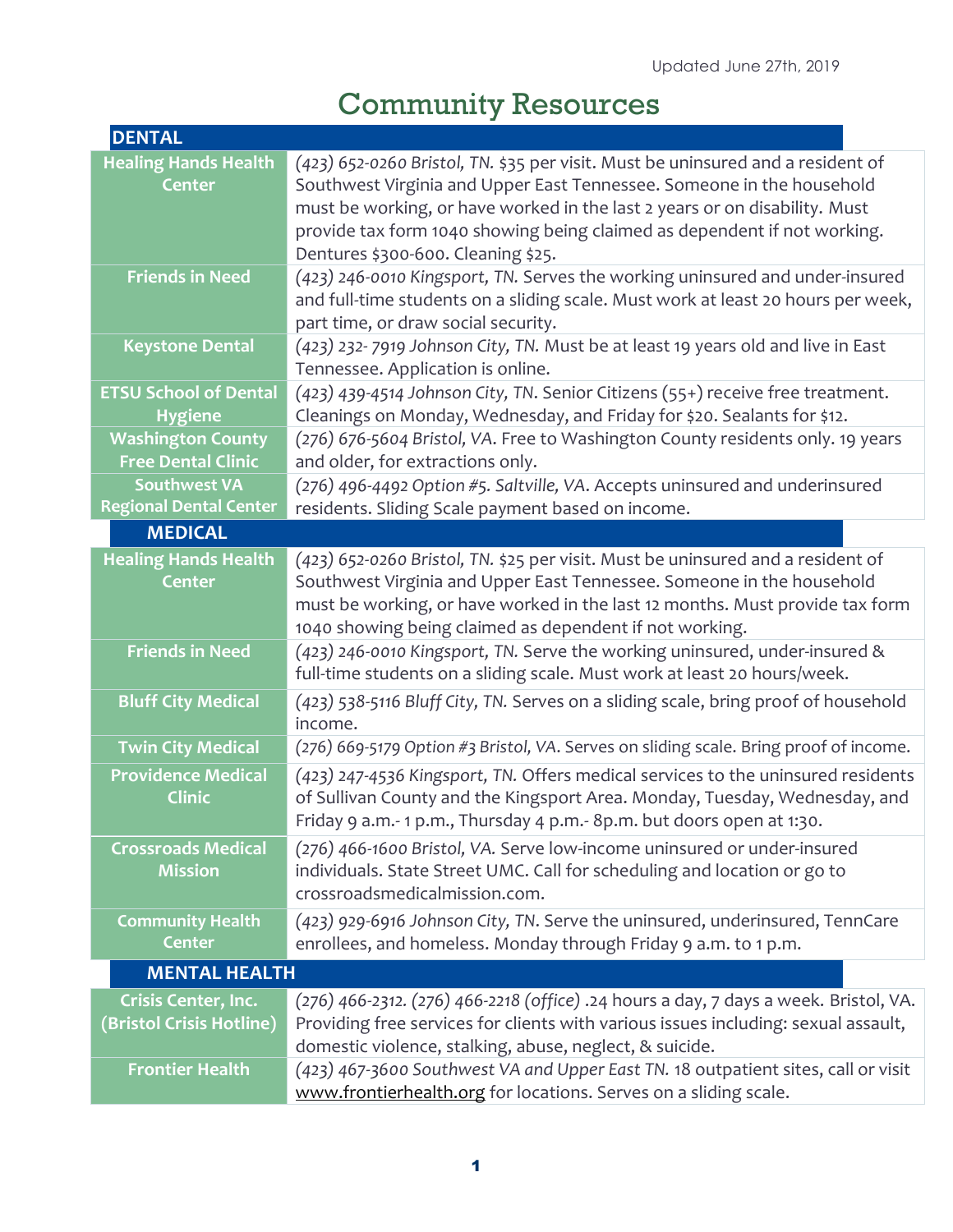| <b>Hospice House</b><br><b>Counseling</b> | (423) 844-5252 Bristol, TN. Offer free to the public group grief counseling. Call<br>for counseling schedule.                                                       |  |
|-------------------------------------------|---------------------------------------------------------------------------------------------------------------------------------------------------------------------|--|
| <b>Good Samaritan</b>                     | (423) 928-0288 Johnson City, TN. Serve upper East Tennessee. Heart 2 Heart is a                                                                                     |  |
| <b>Ministries</b>                         | free counseling service for marriage, family, parenting, and more.                                                                                                  |  |
| <b>Celebration Church</b>                 | (423) 323-3969 Blountville, TN. Offer counseling based on need. 3 on-site                                                                                           |  |
|                                           | counselors. Call to set up an appointment.                                                                                                                          |  |
| <b>Highlands Community</b>                | (276) 525-1550 Abingdon, VA. Serve Washington County and Bristol, VA by                                                                                             |  |
| <b>Services</b>                           | providing appropriate medication services to serve both adults and children.                                                                                        |  |
|                                           | Initial \$25 assessment fee, then sliding scale fees.                                                                                                               |  |
| <b>FOOD</b>                               |                                                                                                                                                                     |  |
| <b>Bristol Emergency</b>                  | Vouchers may be obtained from: Bristol Faith in Action- Bristol, VA (276) 466-                                                                                      |  |
| <b>Food Pantry</b>                        | 8292, People, Inc.- Bristol, VA (276) 466-5587, Tennessee Community Support-                                                                                        |  |
|                                           | Bristol, TN. (423) 989-4558, Public Housing, or directly from the food pantry                                                                                       |  |
|                                           | (423) 571-4449. Bring photo ID & social security card.                                                                                                              |  |
| The Haven of Rest                         | (423) 968-2011 Bristol, TN. Monday, Tuesday, Thursday, and Friday from 9:00-                                                                                        |  |
|                                           | 11:00 a.m. Must arrive by 10:30 a.m. Dinner every night from 5-6 p.m.                                                                                               |  |
| <b>Sharing Christ</b>                     | (423) 764-1442 Bristol, TN. Free dinner, household items, furniture, clothing, and                                                                                  |  |
|                                           | more every Saturday night. Free meal provided to those who attend a Sunday                                                                                          |  |
|                                           | 9:00 a.m. or Wednesday 6:30 p.m. service.                                                                                                                           |  |
| <b>Grace Point Food</b>                   | (276) 644-4494 Bristol, TN. The Grace Point Food Ministry gives out food two                                                                                        |  |
| <b>Ministry</b>                           | Thursdays per month from 9:00 a.m. to 11:00 a.m. On first visit, bring a proof of<br>address and they will give you a schedule for dates available to pick up food. |  |
|                                           |                                                                                                                                                                     |  |
| <b>Second Harvest Food</b>                | (423) 279-0430 Bristol, VA. Call the main line for info about food distribution                                                                                     |  |
| <b>Bank</b><br><b>Good Samaritan</b>      | locations.                                                                                                                                                          |  |
| <b>Ministries</b>                         | (423) 928-0288 Johnson City, TN. Serves Upper East Tennessee. Offer a food<br>pantry, food distribution for those eligible, food boxes for elderly and disabled     |  |
|                                           | without transportation, emergency food supplies. They provide breakfast and                                                                                         |  |
|                                           | lunch for the homeless community Sunday-Saturday at The Melting Pot.                                                                                                |  |
| <b>CLOTHING</b>                           |                                                                                                                                                                     |  |
|                                           | Higher Faith Outreach (423) 764-7904 Bristol, VA. Free clothing and household items on site. First and                                                              |  |
| "The Clothes Closet"                      | Third Tuesdays of every month from 11:00 a.m. to 6:00 p.m.                                                                                                          |  |
| <b>Grace Point Clothing</b>               | (423) 764-6832 Bristol, TN. Call the church or stop by the Clothing Center                                                                                          |  |
| <b>Ministry</b>                           | located behind the church building (1318 Shelby Street Bristol, TN 37620).                                                                                          |  |
|                                           | Every Wednesday from 1-4 p.m. and the first Monday and third Saturday from                                                                                          |  |
|                                           | 9 a.m. - 11 p.m. and the second Tuesday from 5 - 7 p.m.                                                                                                             |  |
| <b>COMMUNITY SERVICES</b>                 |                                                                                                                                                                     |  |
| <b>Community Info</b>                     | Community information and referral services.<br>Dial(211)                                                                                                           |  |
| <b>Good Samaritan</b>                     | (423) 928- 0288 Johnson City, TN. Serve upper East Tennessee. Free legal help                                                                                       |  |
| <b>Ministries</b>                         | first Saturday of the month from 9-11:30 a.m. Also offer Miscellaneous Services                                                                                     |  |
|                                           | include: assistance obtaining ID, Social Security Cards, and Birth Certificates.                                                                                    |  |
| <b>TN Dept. of Human</b>                  | Offer disability, nutrition, child and adult care, and more. Find local                                                                                             |  |
| <b>Services</b>                           | department to receive services on tn.gov. (423) 279-9164 Bristol/Blountville                                                                                        |  |
|                                           | Office. (423) 224-1900 Kingsport. (423) 543-3189 Elizabethton. (423) 929-0171                                                                                       |  |
|                                           | Unicoi. (423) 929-0171 or (423) 434-6953 Johnson City.                                                                                                              |  |